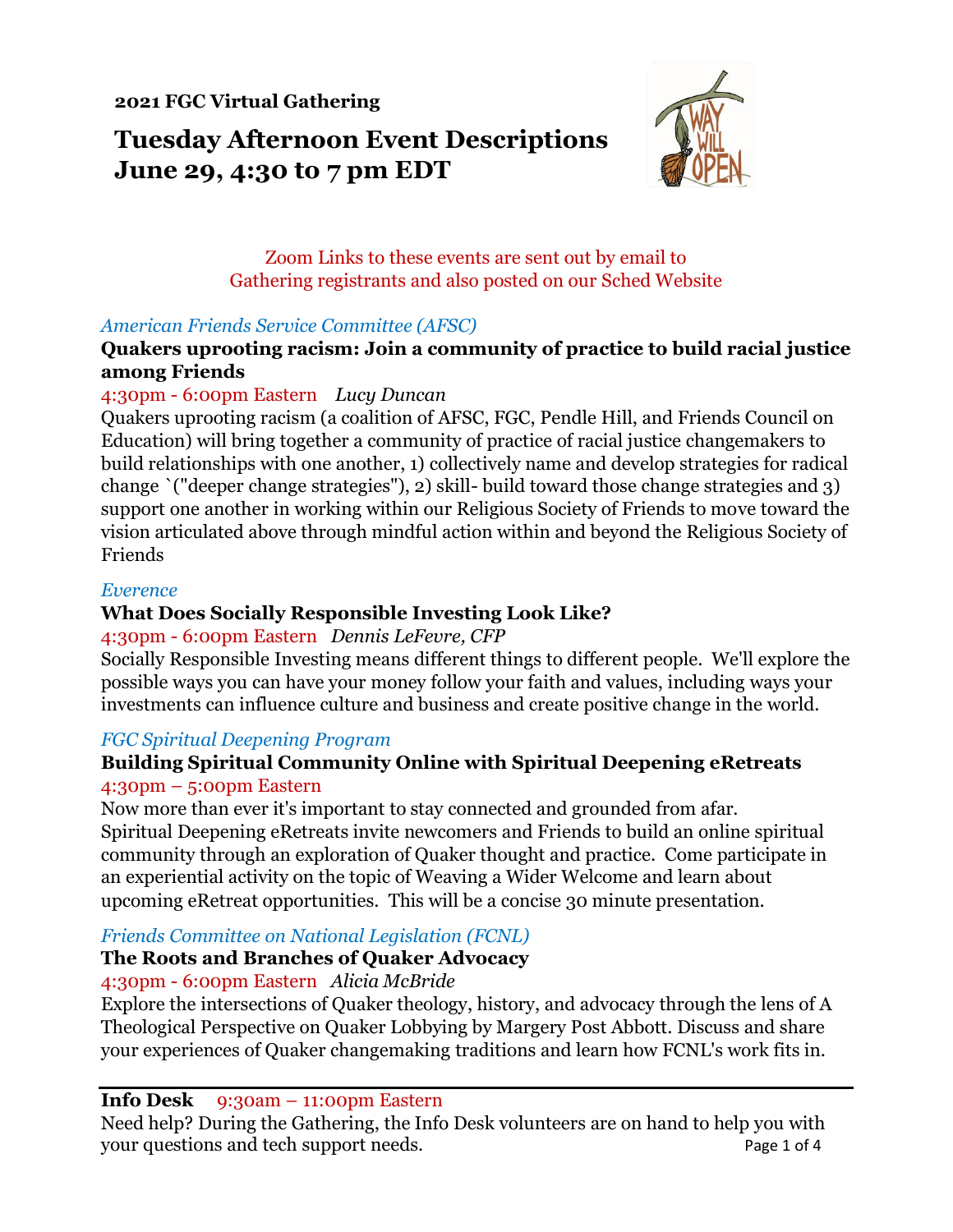## *Friends for Lesbian, Gay, Bisexual, Transgender and Queer Concerns*

## **Gathering for People who have Recently Come Out**

#### 4:30pm - 6:00pm Eastern

An opportunity for those who are newly out to gather and share space together during this time of exploration.

## *Healing Center*

## **Healing Circle**

## 4:30pm - 6:00pm Eastern

The Healing Circles will be much like the traditional Quaker Meeting for Healing. Any and everyone is invited to attend. All present will provide support for those asking for help. Grounding in Spirit. Holding in Light and prayer. verbal prayers. singing. energy work, all appropriate. Email gatheringhealingcenter@gmail.com to request Distance Healing individual sessions.

## *Junior Gathering&People of Color Center*

## **People of Color Center: Reading to Kids of All Ages**

### 4:30pm - 6:00pm Eastern *Laura Pickering-Ford*

Come to hear several Friends read stories aloud from children's books. We read to people of all ages, races, and ethnicities from books about and by People of Color.

## *Ministry on Racism*

## **Friends of Color Affinity Space (evening)**

6:00pm - 7:00pm Eastern A space for People of Color only to build community during the Gathering

## *Nontheist Friends*

#### **4:30 Nontheism Among Friends, 5:15 How Different Personal Theological Views Strengthens the Religious Society of Friends.**

## 4:30pm - 6:00pm Eastern *John Hunter*

4:30 - A brief historic overview and a description of present day Quaker nontheists followed by a time for questions from participants. All Friends are welcome to attend. 5:15 - Brief presentation regarding personal theological differences among Friends and how that strengthens our religious society followed by discussion and sharing.

**Info Desk** 9:30am – 11:00pm Eastern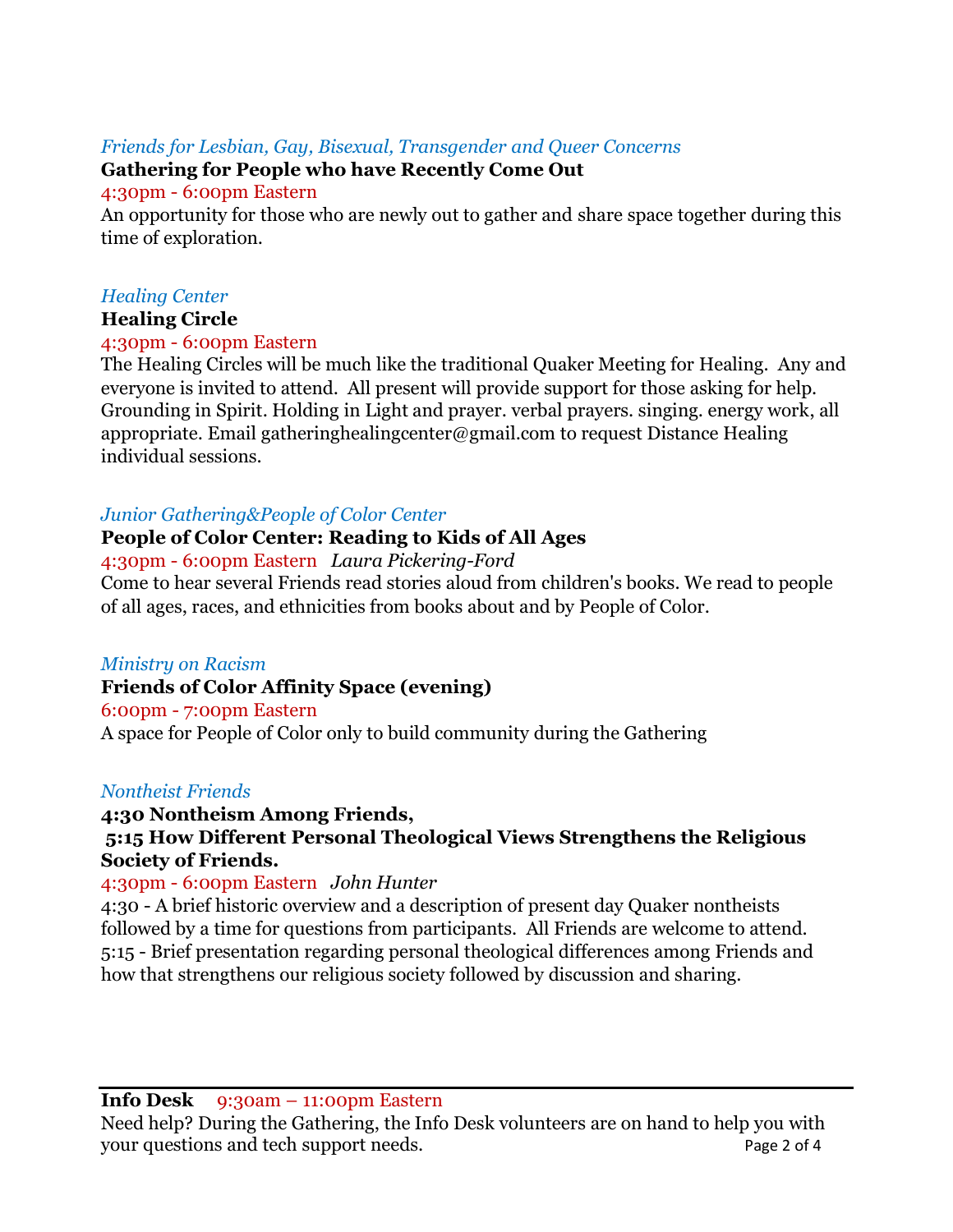#### *Open Hang Out Time*

#### **Open Hang Out Time**

#### 6:00pm - 7:00pm Eastern

Open Hang Out rooms scheduled throughout the day will provide registrants a way to meet up with new and old Friends. When you join the Open Hang Out space, a Zoom Host will be present to give Friends a choice of breakout rooms to join or make new breakout rooms. See the Open Hang Out Announcement Board for pre-scheduled breakout room topics (you could request one). You can join the Open Hang Out Space zoom meeting at any point while it's open.

#### *Prisoner Visitation and Support*

### **Prisoner Visitation and Support**

#### 4:30pm - 6:00pm Eastern

Prisoner Visitation and Support (PVS) (prisonervisitation.org), a Quaker organization, provides visits to prisoners in Federal and Military Prisons throughout the USA. Visitors usually meet with several prisoners once/month for about an hour/prisoner; the same prisoners are visited monthly. Many prisoners have been incarcerated for decades and have never had a visit. Can you spare less than a day a month to bring some light into a dark place?

### *Quaker Arts Center*

#### **Campfire Music**

## 4:30pm - 6:00pm Eastern *Ben Griffith*

Ben Griffith will facilitate a music gathering. He says: "We will gather around a virtual campfire to hear Friends play music. This is not an open mic event as we only have limited time but if you feel willing and able, please contact Ben at benovym@icloud.com to participate.

#### *Quaker Earthcare Witness*

## **Activism, Prayer and Indigenous Allyship**

#### 4:30pm - 6:00pm Eastern *Jan Bronson*

Alaska Friends have joined the Gwich'in Nation in their all-out effort to protect Iizhik Gwats'an Gwandaii Goodlit (the Sacred Place Where Life Begins), the coastal plain of the Arctic Refuge, from oil and gas development. We do this with humility, recognizing that a number of Inupiat people, who are also closely connected to these lands, do support oil and gas development. How do we walk this line? Alaska Friends are committed to right relations with Indigenous peoples and have taken multiple steps, in other regards as well. This session will be a chance to share what we are learning.

#### **Info Desk** 9:30am – 11:00pm Eastern

Need help? During the Gathering, the Info Desk volunteers are on hand to help you with your questions and tech support needs. Page 3 of 4